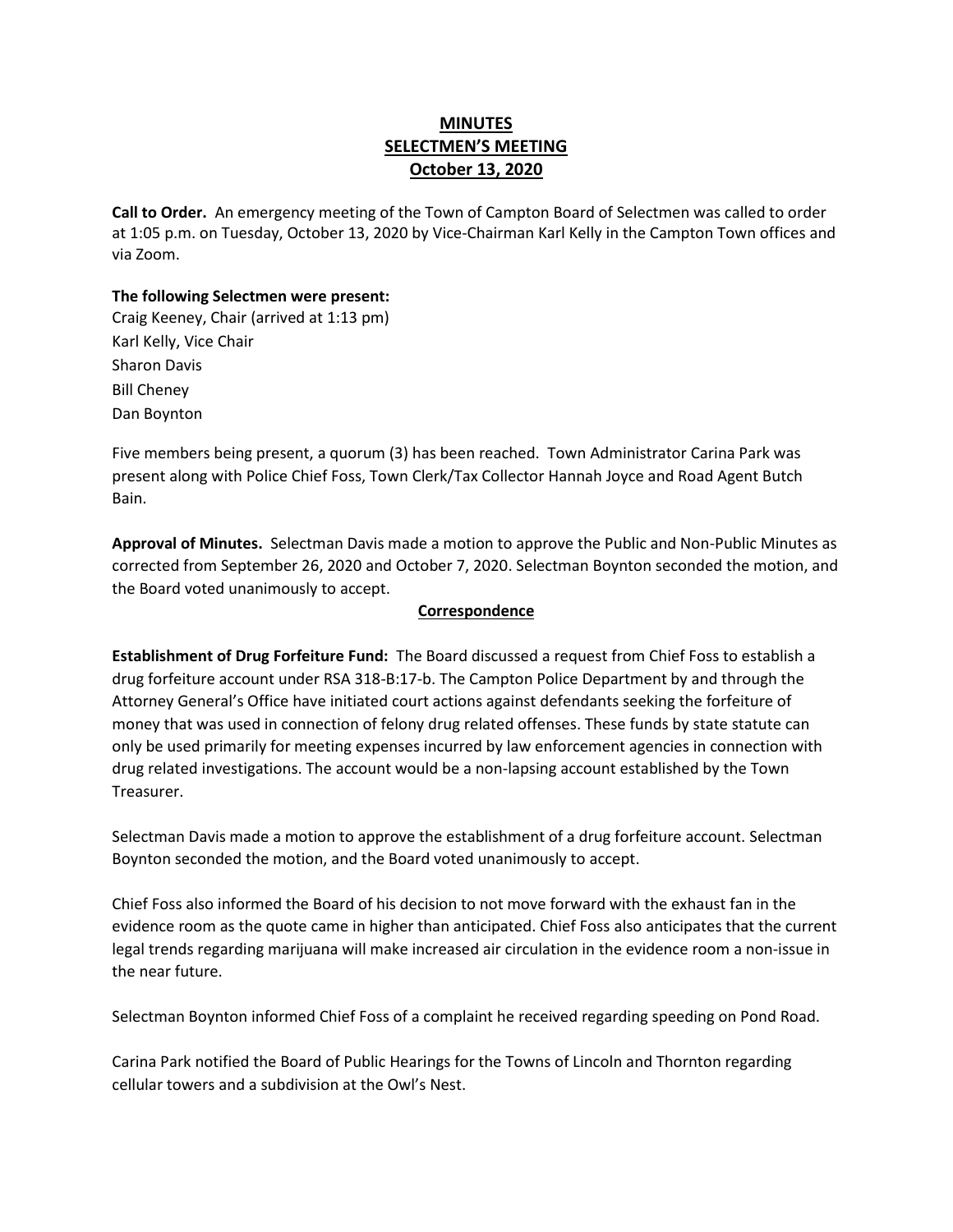## **New Business**

**Procurement and Hiring Policies:** Selectman Davis and Selectman Boynton reviewed the Procurement and Hiring and new Positions policies and found no need for revision. Selectman Davis motions to reaffirm the Procurement and Hiring and New Position polices. Selectman Cheney seconded the motion, and the Board voted unanimously to accept.

**New Employee Evaluations:** Selectman Boynton revised the Employee Evaluations to make the document more user friendly. The content of the evaluation has remained the same to remain consistent with years past. Carina will distribute the evaluations to the department heads to be returned to the Board by the end of November.

In Public Session a motion was made to go into Non-Public Session under RSA 91-A: 3, II (a). The motion was seconded and with a roll call vote: aye; Selectman Davis, aye; Selectman Kelly, aye; Selectman Cheney, aye; Selectman Boynton, aye. The Board came out of non-public session at 1:33pm.

In Public Session a motion was made to go into Non-Public Session under RSA 91-A: 3, II (c). The motion was seconded and with a roll call vote: aye; Selectman Davis, aye; Selectman Kelly, aye; Selectman Cheney, aye; Selectman Boynton, aye. The Board came out of non-public session at 1:49pm.

## **Budget Workshop**

Carina Park distributed a first draft of the budget to the Board. She informed the Board that everything highlighted in yellow is tentative as either no proposed budget was submitted or the town will not get hard figures until later in the year. Each department head put in for a 2% COLA.

The Assistant TC/TX line item was reduced by \$13,448.00. The Police Department budget went down as a whole. The Fire Chief will present a couple of different proposals for more employees. Carina asked the Fire Chief to try to get those figures to the Board as soon as possible.

The Highway Department has two part-time positions and Butch is proposing that they be turned into one full-time position. It has been difficult to fill the part-time vacant position due to people wanting a full-time job with benefits. Chairman Keeney asked that the Highway Crew Wages line item be broken down by position.

Carina said the Board will need to decide what they want to do with the Capital Reserves at a later date. As a whole right now, the draft budget is down by 1%; however, these numbers are tentative and will most likely change.

Next meeting is on October 26<sup>th</sup> at 5:30 pm, and Police Chief Kevin Foss will be in to present his budget.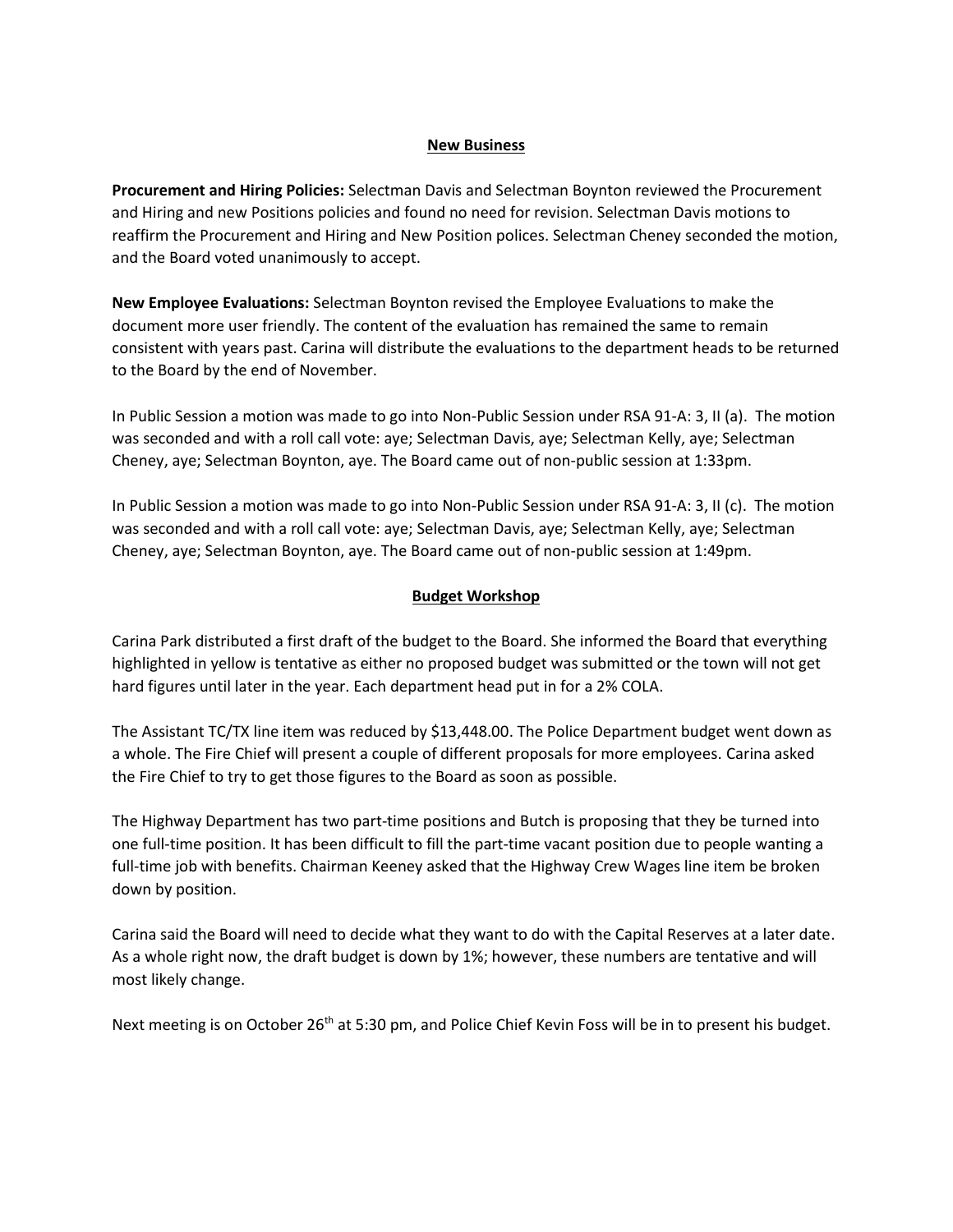## **New Business**

Selectman Boynton mentioned the possibility of having a Public Works Director/Department and would like that on an agenda to have a discussion.

**TC/TX:** Hannah Joyce inquired about unused vacation and sick time for herself and her deputy, Karen Rienzo. She is wondering if they can be paid out. Chairman Keeney made a point to say that they usually wait to later in the year to make a decision on this topic. Selectmen Davis stated that Hannah has been under pressure due to COVID and the elections and thinks the Board should pay out both the Deputy's and Hannah's unused vacation days plus 3 sick days. After discussion, the Board agreed to pay out their unused vacation days plus 3 sick days. The Board did suggest that if Hannah gets a chance to use any of her time to do so.

## **Old Business**

**Deer Run Dam:** Selectman Kelly noticed that the guardrail is sticking out too far at the Deer Run Dam and it looks as if someone has already hit it. Selectman Kelly asked if it's worth pursuing to have it adjusted. He believes plowing will be difficult this winter as the wing will most likely hit the guardrail. Selectman Cheney stated that on the day of inspection he noticed the marks and thought it may have been from the construction crew cleaning up with a dump truck due to the marks being high up. Selectman Cheney also said that they didn't give any specs for the guardrail so anything they choose to change at this point, will have to be paid for by the Town. Furthermore, he said he believes it meets the State standard. Selectman Davis asked if we could get an estimate to move the guardrail. Selectman Cheney will research the State specs and report back.

**Road Agent Vacation:** Butch would like to keep his vacation as originally proposed (November 11- December 11). The Board expressed that they are not very pleased that Butch is proposing to be gone for a full month while the department is short staffed. Butch said historically speaking; he has always come in during his vacation in the event we've gotten bad weather. Butch informed the Board that Ray will stay on until December 15, or until snow flies. Butch said he would like to use all of his time so he doesn't carry over or have to get paid out. Selectman Cheney requested a detailed schedule for the department while Butch is out on vacation. Chairman Keeney suggested he take 3 weeks and get paid out for the last week. Butch was agreeable to Chairman Keeney's suggestion. Selectmen Kelly said that he doesn't think he should be leaving the department for such a long period of time and finds it unprofessional. He also is strongly recommending that we change the policy about vacation time. Selectmen Kelly said he is willing to agree to do this for this year but going forward the policy needs to be changed. The Board agreed to approve a 3-week vacation with an additional 1 week being paid out.

**Temporary Election Ballot Hire:** The Board agreed to allow the TC/TX hire a part-time ballot clerk to help process all of the absentees for 10 hours a week. Hannah Joyce stated that her sister Heidi has been volunteering many hours helping her getting them all out. Hannah also stated that she is going to retro all of the hours Heidi has been working so she gets paid for her time. The Board asked how many